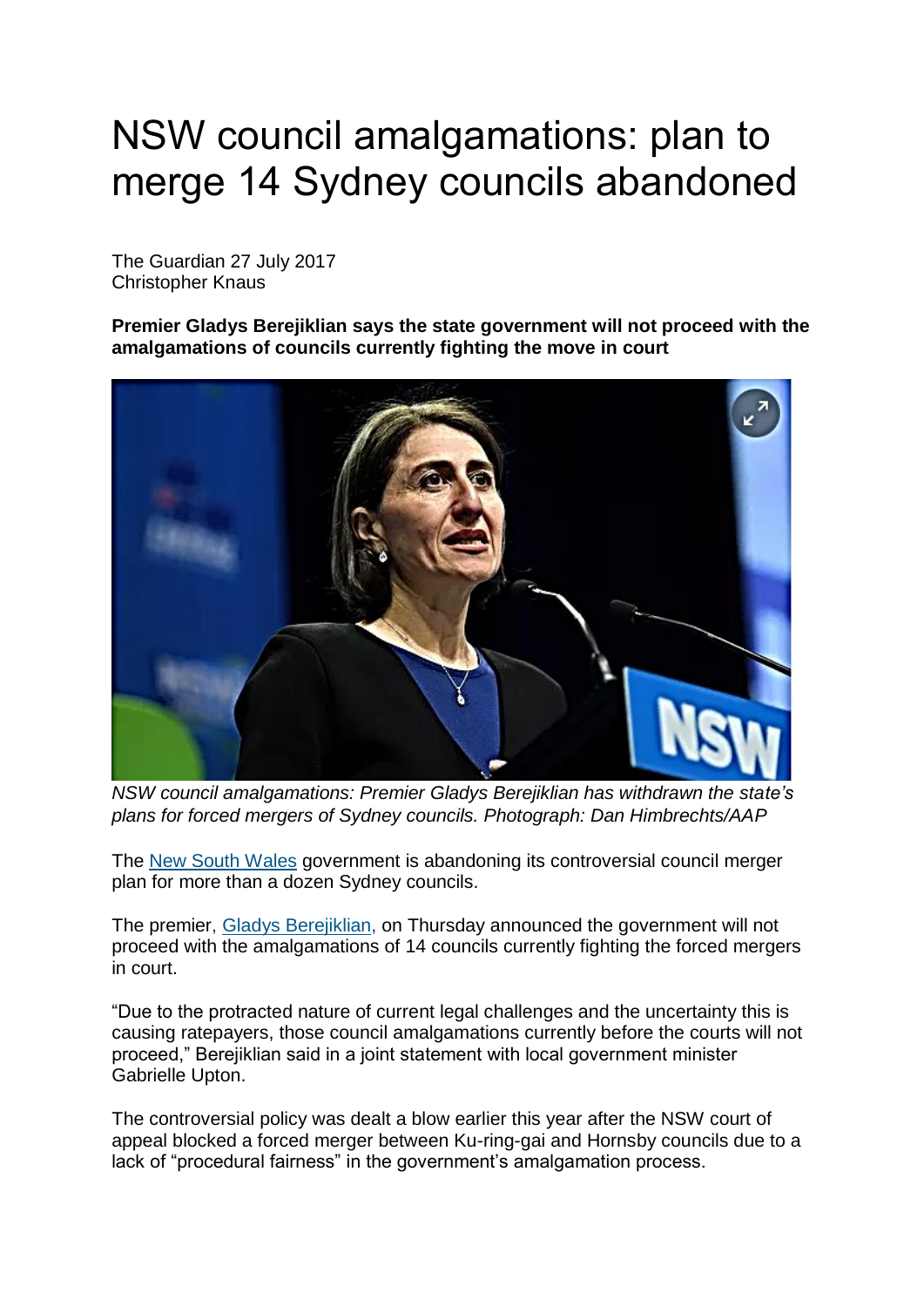Read more: [Gladys Berejiklian 'will not push ahead' with forced NSW council](https://www.theguardian.com/australia-news/2017/feb/02/gladys-berejiklian-will-not-push-ahead-with-forced-council-mergers)  [mergers](https://www.theguardian.com/australia-news/2017/feb/02/gladys-berejiklian-will-not-push-ahead-with-forced-council-mergers)

Opponents to the merger policy seized on the news, describing it as a "great day for democracy".

Local Government Association of NSW president, Keith Rhoades, congratulated Berejiklian, saying she was "passed a pretty hard task to continue what [former premier Mike] Baird had started".

Rhoades said it would give certainty of three-year terms to candidates ahead of the September 9 local government elections.

"We've said from day one the process was flawed, that's been substantiated by the courts, and now it's been substantiated by the government," Rhoades told Guardian Australia.

"If you don't consult with communities on major issues... you're always going to find you'll get communities offside. That has proven to be the case here," he said.

Attention will now turn to those councils that have already been merged, having chosen not to fight the policy in court. There are 20 already-amalgamated councils across NSW.

Rhoades said many living in those council areas remained deeply unhappy with the mergers.

"One must feel for them, because they went with the flow, and didn't challenge," he said.

Opposition leader, Luke Foley, said the government must allow plebiscites in those council areas to allow them to determine their own futures.

Foley said the government's treatment of local communities was the "height of arrogance" and revealed a "contempt for democracy".

"This has been characterised by arrogance from the start, they've been determined to ignore local communities," Foley said.

"I think the only reason for the backflip today is that democracy is catching up with them, democracy is coming at them at 100km/h with elections in so many of these areas on September 9," he said.

Berejiklian in January decided to walk away from planned amalgamations in the bush but forge ahead with those in the city after she replaced Mike Baird as premier.

"This is a decision that's weighed heavily on the government," Berejiklian told reporters in **[Sydney](https://www.theguardian.com/australia-news/sydney)** when announcing the backflip.